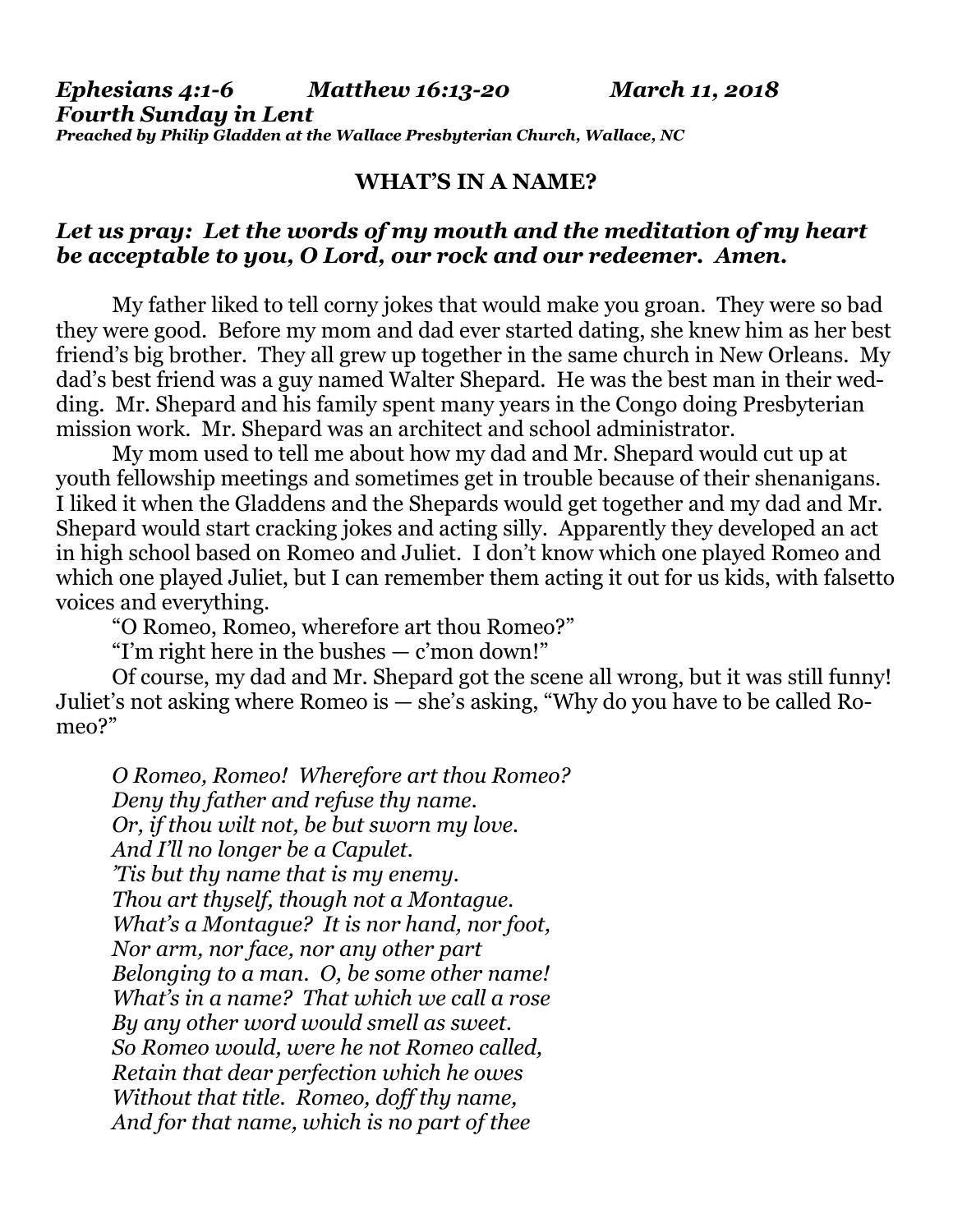*Take all myself.*

Of course, at that point, Romeo reveals himself and says to Juliet:

*I take thee at thy word. Call me but love, and I'll be new baptized. Henceforth I never will be Romeo.*

What's in a name? For Romeo and Juliet, their names made all the difference between living happily ever after or a tragic ending.

What's in a name? For those of us who are called by the name of Christ — "Christian" — the name should make quite a difference in how we live and act.

What's in a name? As I read this very important story from Matthew's gospel, I noticed how many names there are in eight verses: Jesus; the Son of Man; John the Baptist; Elijah; Jeremiah; Simon; Peter; the Christ; Messiah; the Son; the living God; Simon bar Jonah.

While Jesus was going into the region of Caesarea Philippi he asked his disciples, "Who do people say that the Son of Man is? What are people saying about me? What do they think of me?" The people don't get it right, but the names they call Jesus shouldn't be taken lightly. Elijah and Jeremiah were two of God's greatest prophets. When John the Baptist appeared in the wilderness preaching repentance, many people thought he was Elijah returning to herald the coming of the Messiah. Even to be considered one of God's true prophets was a great honor. Jesus was a great prophet, that's true, but he was so much more.

Then Jesus asked his disciples, "But y'all, who do y'all say that I am?" It's interesting that Jesus' question could be translated, "Who are y'all saying that I am?" In other words, when you're out and about, what are you saying about me? Or maybe Jesus is just asking them for their personal opinions, there in the privacy of their group as they walk along.

Jesus asks *the* question, then and now: Who do you say that I am? How we answer is just as important as how Simon Peter answered 2,000 years ago. Who do we say that Jesus is? A prophet? A great teacher? A compassionate man? A martyr? The Son of the living God? Lord and Savior? What name we call him says a lot about who we think he is.

Simon gave the right answer when he said, "You are the Christ, the Messiah, the Son of the living God." And Jesus commended him and congratulated him on his answer, even as he rightly pointed out that such a confession of faith can only come through a revelation from God. Simon doesn't change Jesus' name when he speaks on behalf of all of the disciples. But, the names he uses matter — Christ, Messiah, Son of the living God.

By the same token, Jesus doesn't change Simon's name, but he does give him a nickname — "Rocky" — that designates Simon's role and, probably, changes his life going forward. You can't see it in the English, but Jesus is making his own pun, and it's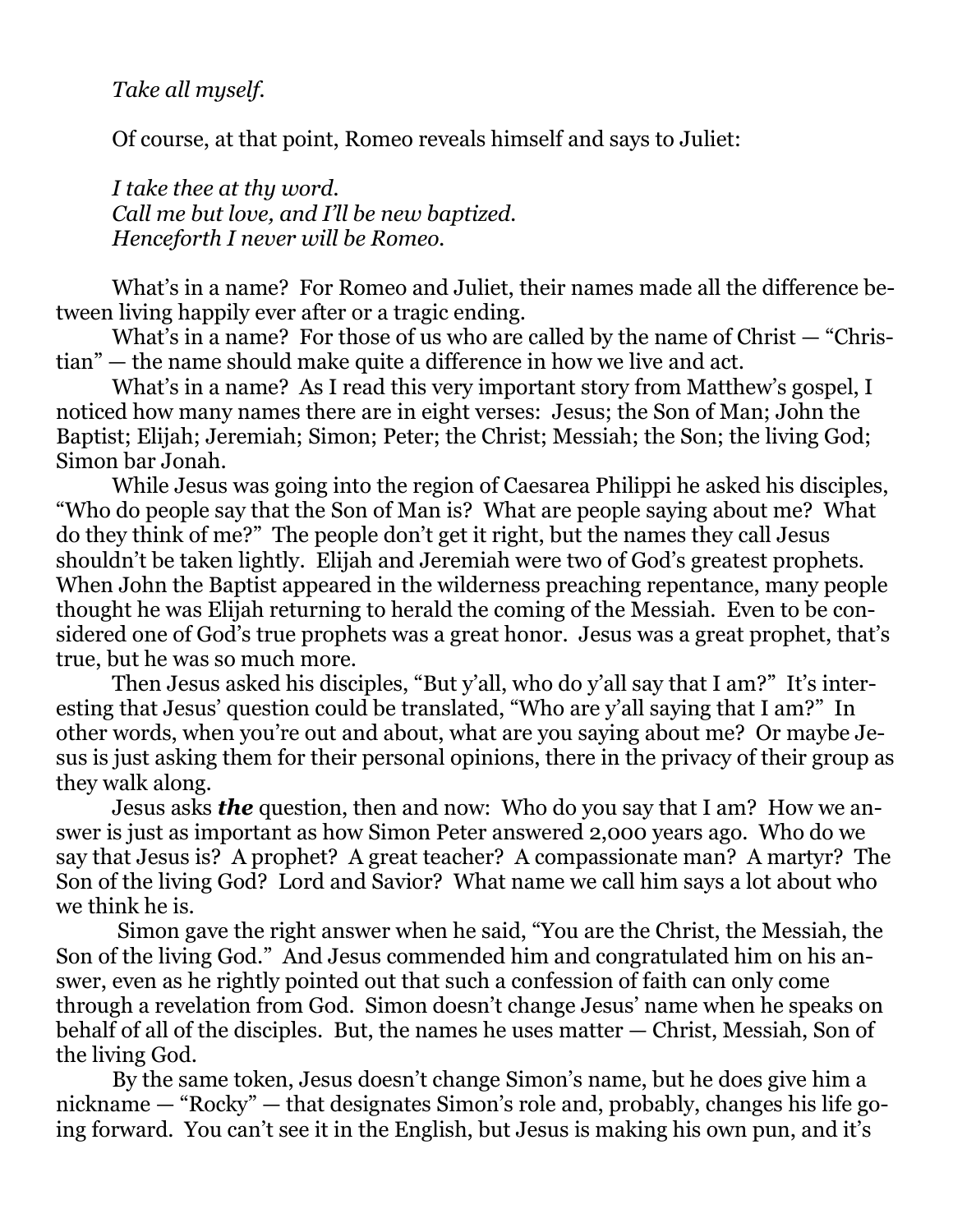not a groaner. Indeed, it's very serious and life-changing for Simon. The Greek word for Peter is *Petros*; the Greek work for rock/stone is *petra.* "You are Rocky, and on this rock I will build my church." The pun would have been even more evident in Jesus' native language of Aramaic, in which the word for both Peter and rock is *Kepha*. That's why Peter is sometimes referred to as Cephas in the New Testament.

So, what's in a name? What's in the name or names we use to talk about Jesus? Who do we say that Jesus is? The gospels tell us he was named Jesus, because he would save his people from their sins. The letters tell us God gave him the name that is above every name, so that at the name of Jesus ever knee should bend and every tongue confess that Jesus Christ is Lord. The Christmas story tells us he will be called Emmanuel, which means God is with us.

When Simon confessed, "You are the Christ, the Messiah, the Son of the living God," he got a new identity. He didn't quit being Simon, the Jewish fisherman from Galilee. But he did become Rocky, on whom Jesus would build his church. So, the question before Simon Peter became, how would he live into his new name?

David Lose, a Lutheran pastor and biblical scholar, writes a very helpful blog for preachers. He often includes suggestions about how to engage the congregation in the sermon. In his blog about Jesus asking "Who do you say that I am?" he wrote, "This Sunday, ask your people Jesus' question: Who do you say he is? Not just say when repeating the Creed, but say with your lives; that is, with your relationships, your bank account, your time, your energy, and all the rest. Who do you really say Jesus is?"

So, I'll take his suggestion and ask you (and myself), "Who do you say Jesus is?" Not just with your lips. Not just with the words of the Apostles' Creed. But in every aspect of your life.

David Lose also writes, "Because the thing is, I don't think Jesus asks us to confess who we believe he is for his sake, but rather for ours, that we might be caught up in the power of his love and life. Could we imagine preaching that? That the confessions we offer about Jesus in church and in our daily lives aren't finally words of praise to God but rather are words of power that help root us in the love and possibility that Jesus offers? No doubt it takes time for all this to sink in — Peter, again, is a wonderful example. But perhaps if we start this week, over time we'll sink deep into those words so that they shape every part of our lives."<sup>1</sup>

When I baptize someone, I do so in the name of the Father and of the Son and of the Holy Spirit. Then I say, "Child of the covenant, you have been sealed by the Holy Spirit and marked as Christ's own forever." And so we get the name Christian — "a follower of Christ/Messiah." Acts 11:26 tells us, "and it was in Antioch that the disciples were first called 'Christians.'" The footnote in my study Bible explains, "The giving of the name *Christians* indicates that outsiders see believers as a group that is somehow distinguished from other forms of Judaism."<sup>2</sup>

It's worth asking, what's in our name "Christian"? Does the giving of that name somehow distinguish us? Do our lives and actions confess what we believe about Jesus as Messiah, the Son of the living God as much or more than our words?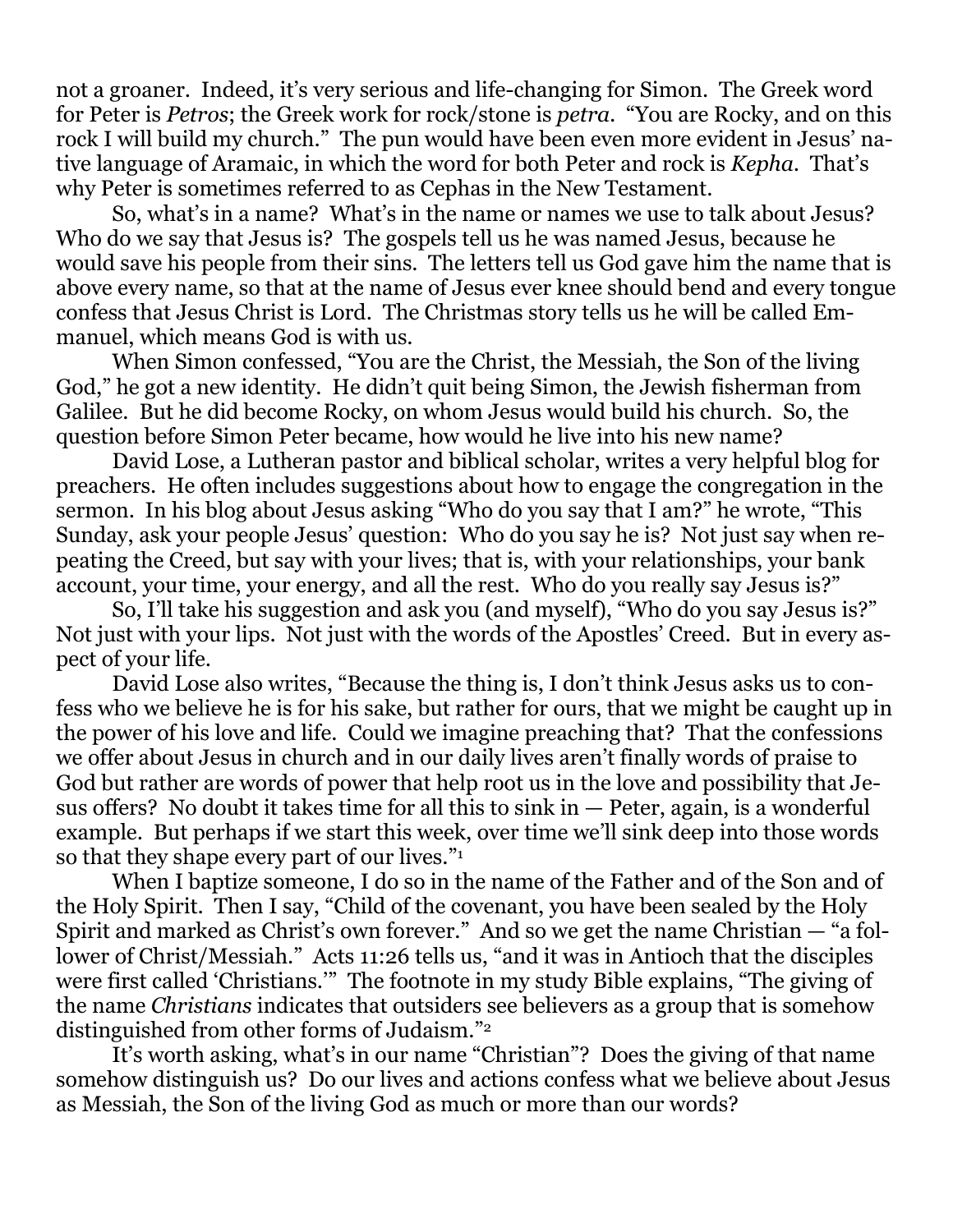What's in a name? Jesus, Jesus, Jesus — there's just something about that name. Christian, Christian, Christian — there's just something about that name, also. How will we carry our new name into the world?

The Old Testament scholar and prolific author Walter Brueggemann wrote a poem called "Our Right Names." It speaks beautifully to what it means to name Jesus Messiah and to be named, in turn, as God's people.

*You God toward whom we pray and about whom we sing, and from whom we claim our very life. In your presence, in our seasons of ache and yearning and honesty, we know our right names. In your presence we know ourselves to be aliens and strangers. We gasp in recognition, taken by surprise at this disclosure, because we had nearly settled in and taken up residence in the wrong place. For all of that, we turn out to be strangers, unfamiliar with your covenant, remote from your people, at odds too much with sisters and brothers, we aliens, with no hope without promise with very little sense of belonging or knowing or risking or trusting. It is in your presence that we come face to face with our beset, beleaguered existence in the world.*

## *BUT*

*You are the one who by your odd power calls us by new names that we can receive only from you and relish only in your company. You call us now, citizens . . . with all the rights and privileges and responsibilities pertaining to life in your commonwealth. You call us now saints, not because we are good or gentle or perfect, but because you have spotted us and marked us and claimed us for yourself and your purposes. You call us members . . . and we dare imagine that we belong and may finally come home. So with daring and freedom,*